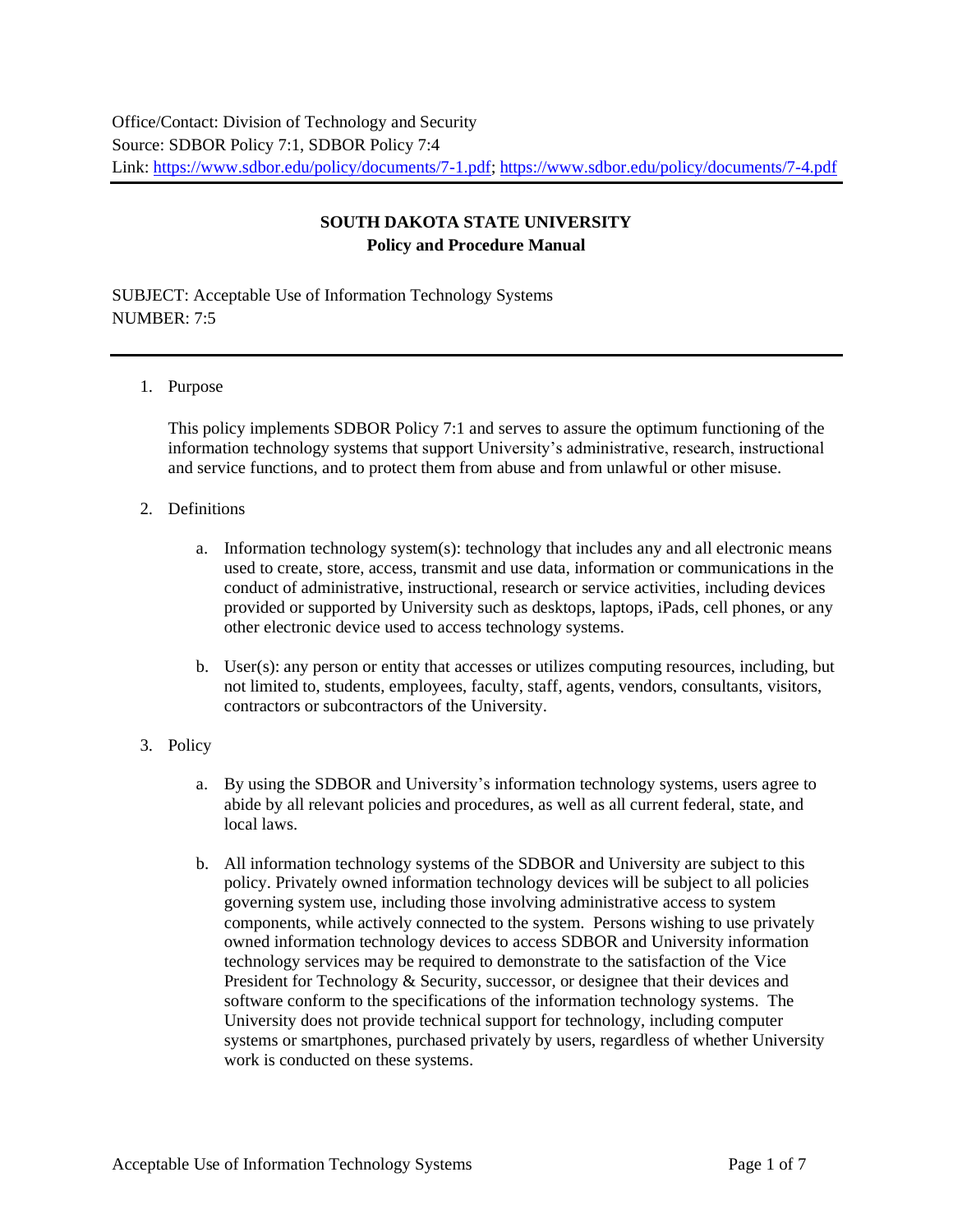- c. Information technology systems can only achieve their intended purposes if they operate in an integrated fashion. Therefore, the SDBOR, and as delegated the University, is responsible for and at its sole discretion will select, purchase, allocate, install, maintain, replace, and regulate the hardware, software, or support services that comprise the University's information technology systems.
	- i. Specialized information technology systems needed for research are subject to SDBOR and as delegated University approval, and the SDBOR and as delegated the University will make reasonable effort to support such systems.
	- ii. The SDBOR, and as delegated the University, will determine the extent of the authority granted to each user to access the SDBOR and University's information technology systems and will regulate uses that affect system performance or availability of system resources.
- d. The University, under the direction of the SDBOR, safeguards the privacy and confidentiality of information and communications systems in accordance with relevant laws, regulations, and policies. While limited personal use of the communications components within the SDBOR and University information technology systems is permitted, users availing themselves of this privilege will not acquire a right of ownership or privacy in communications transmitted or stored on the SDBOR or University's information technology systems.
- e. The University, under the direction of the SDBOR, monitors aggregate information technology system usage to assure proper system operation, but it does not routinely monitor use of information technology systems. Nevertheless, the University and the SDBOR will access components of information technology systems to conduct routine operation, troubleshooting, audit, maintenance, or security activities; to investigate activities that disturb optimum information technology system operations; to recover documents or files needed for instructional, research, service, or business activities; to respond to health or safety emergencies; to investigate violations of law, policy, or rule; or to respond to inquiries properly initiated under law.
	- i. Routine maintenance may include remote access to components of information technology systems to install anti-virus programs, software updates, or for other purposes designed to assure the integrity and optimal functioning of the information technology systems.
	- ii. In the event that administrative monitoring of system operation or investigating apparent policy violation necessitates the inspection of a privately owned information technology device, the owner will be deemed to have consented to its inspection at all times when the device is actively connected to the SDBOR and University's information technology systems.
- f. Users with access to communications components within the SDBOR and University's information technology systems may access or disclose the content of communications in which they are intended correspondents, provided that the disclosure does not involve an unacceptable use under this policy or otherwise involve a violation of law, regulation, or policy.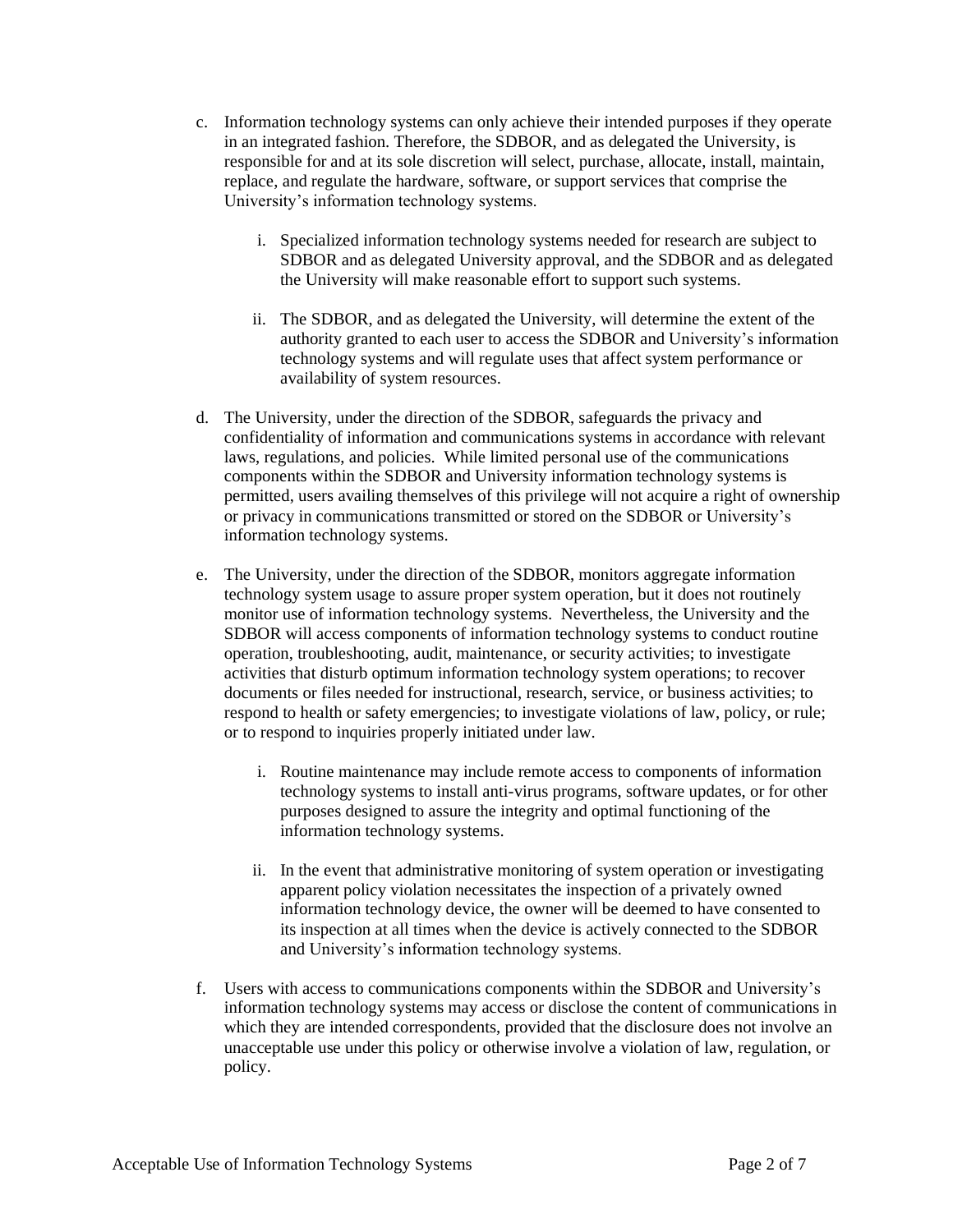- g. Reasonable administrative access to information technology and communications systems for purposes other than routine operation, troubleshooting, audit, maintenance, or security activities will be authorized by the Vice President for Technology  $\&$  Security, successor, or designee, for good cause shown. The following circumstances illustrate, but do not limit, situations where access may be provided with or without notice in accordance with law:
	- i. When requested by the University Office of General Counsel or SDBOR General Counsel, or an attorney designated by the University Office of General Counsel or SDBOR General Counsel for such purposes, in order to respond to a court order, subpoena, search warrant, or other such duly issued mandate;
	- ii. When requested for necessary business purposes by an appropriate system or University officer, including, but not limited to, the University Office of General Counsel, SDBOR General Counsel, or an attorney designated by the University Office of General Counsel or SDBOR General Counsel to represent the University, the Assistant Vice President for Human Resources, or designee, or the Vice President with administrative responsibility and supervision over the administrative unit, functions, and staff that use the components of information technology systems for which access is sought;
	- iii. When requested in furtherance of the legal, regulatory, or other applicable duties of the University or the system;
	- iv. When requested in the course of investigating potential violations of policy, rule, or law; or
	- v. When requested in the course of responding to a health or safety matter.
- h. Use of the SDBOR or University's information technology systems is a privilege and requires that users act responsibly. Users must respect the rights of other users, respect the integrity of the systems, and observe all relevant laws, regulations, and contractual obligations. Since electronic information is volatile and easily reproduced, users must exercise care in acknowledging and respecting the work of others through strict adherence to software licensing agreements, copyright, patent, trademark, and trade secret laws. When accessing remote resources from the University, users are responsible for abiding by the following principles:
	- i. Authorization to access the information technology systems is granted only to support the administrative, research, instructional, and service functions of the University; and
	- ii. Authorized users may use the information technology systems for incidental purposes provided that such use does not directly or indirectly interfere with the University's operation of such systems, interfere with the user's employment or other obligations to the University, burden the University with noticeable incremental costs, or violate law or University or SDBOR policies.
- i. Notwithstanding any other provision of policy, certain uses of information technology systems are unacceptable, and persons who engage in such uses may be denied access to the University's information technology systems definitively and referred for disciplinary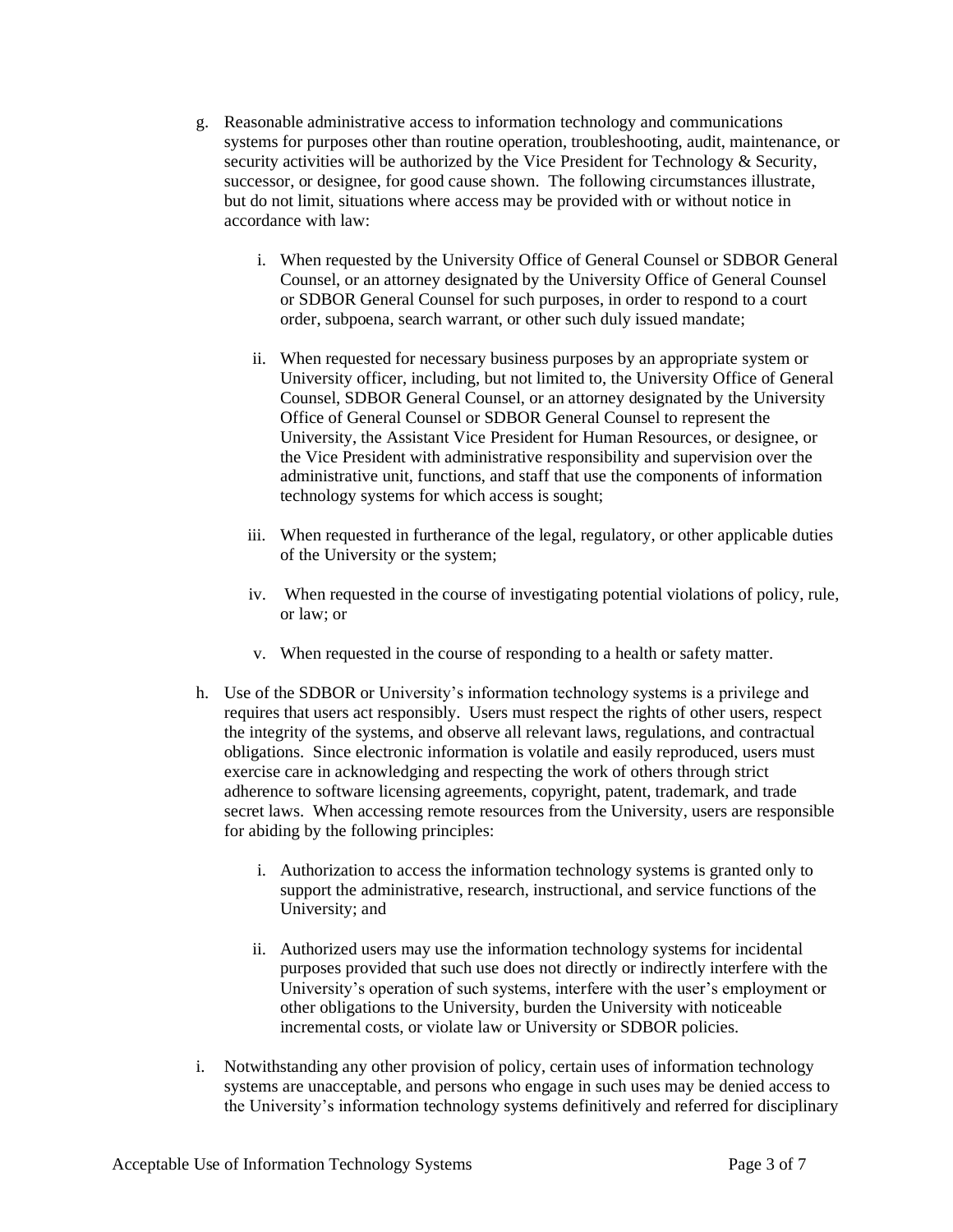action. Unacceptable use includes, but is not limited to, the following attempted or completed actions:

- i. Infringing intellectual properties, including copyrights, patents, and trademarks;
- ii. Disclosing trade secrets or other information resident in the systems that is private, confidential, or privileged;
- iii. Violating intellectual property licensing agreements;
- iv. Interfering with the normal operation of electronic communications resources, including, without limitation:
	- 1. Modifying, damaging, or removing, without proper authorization, electronic information or communications system components or private electronic information or communications resources belonging to other users;
	- 2. Encroaching upon others' access and use of the electronic information and communications system, as exemplified, without limitation, by sending excessive numbers of messages, printing excessive copies, running grossly inefficient programs when efficient alternatives are available, attempting to crash or tie up electronic communications resources;
	- 3. Intercepting, monitoring, or otherwise conducting surveillance of communications, whether live or stored, of others;
	- 4. Developing or using programs such as, but not limited to, viruses, backdoors, logic bombs, Trojan horses, bacteria, and worms that disrupt other users, access private or restricted portions of the system, identify security vulnerabilities, decrypt secure data, or damage the software or hardware components of an electronic communications resource, provided that supervised academic research into such mechanism may be conducted upon review and approval of the Provost, or successor, and the Vice President for Technology & Security, or successor, as to matters involving the compatibility of such research with the proper functioning of information and communications systems;
	- 5. Installing or attaching any equipment to the electronic information and communications system without prior approval from the Vice President for Technology & Security, or successor;
- v. Accessing electronic information or communications systems without proper authorization, intentionally enabling others to do so, or exceeding authorization;
	- 1. Any superior who directs a subordinate to access electronic information systems under circumstances that exceed the authorized access of the University or organizational unit will be deemed to have indirectly exceeded authorized access and will be subject to discipline or corrective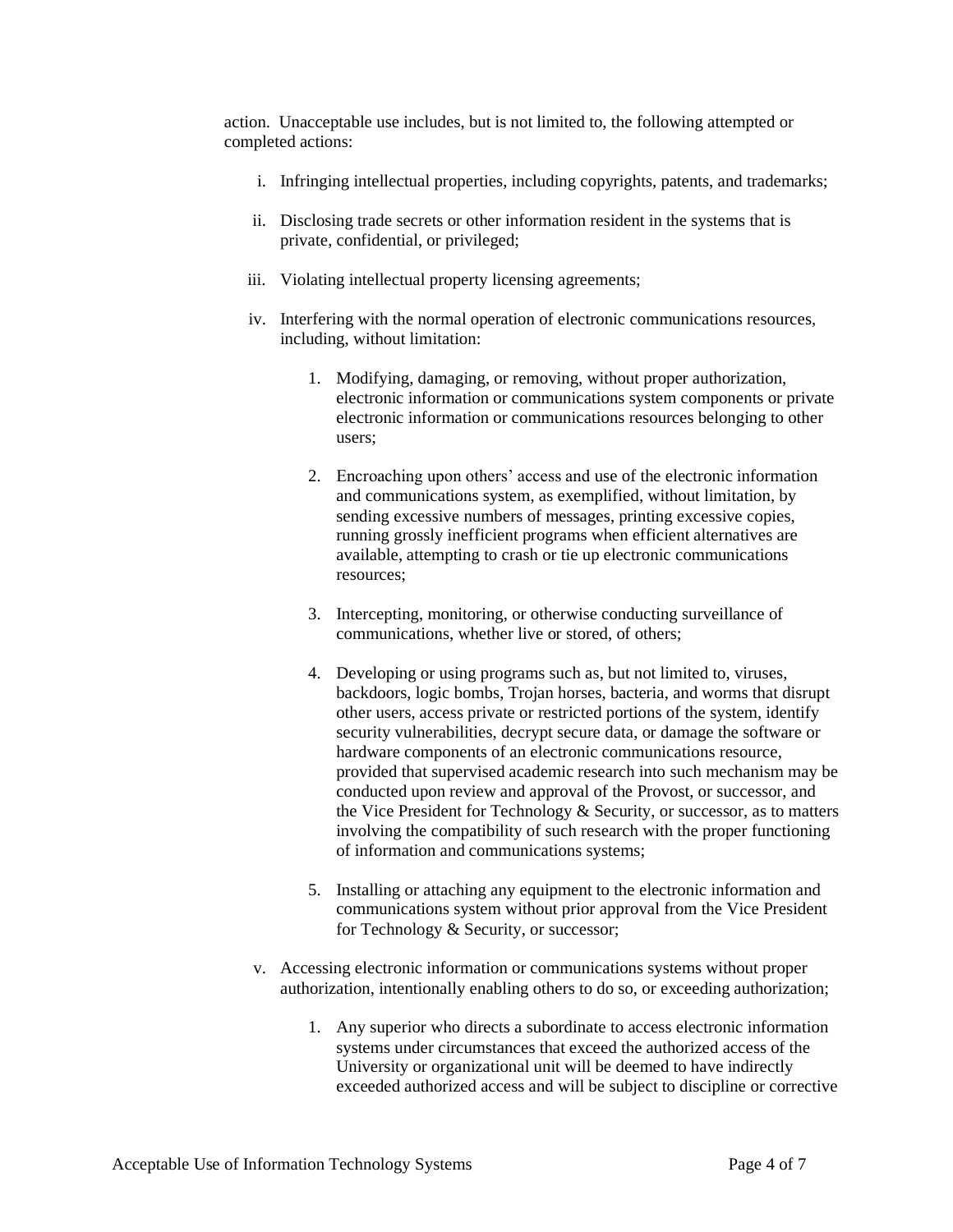action.

- 2. Subordinates who decline to exceed authorized access to electronic information systems or who report efforts to induce them to do so will not, for those reasons, be subject to adverse employment action.
- vi. Disclosing, without authorization, the password to a password-protected account;
- vii. Using the system in an unlawful or tortious manner, in ways involving obscene materials or in violation of University or SDBOR policies, including, without limitation:
	- 1. Using electronic information or communications systems for criminal purposes, including, without limitation, SDCL §§ 22-19A-1 (stalking); 22-24A-3 (possession, manufacture or distribution of child pornography); 43-43B-1 (unlawful uses of computer systems); Omnibus Crime Control and Safe Streets Act of 1968 (unlawful interception of communications); Computer Fraud and Abuse Act (unlawful access to computer systems); Protection of Children Against Sexual Exploitation Act of 1977 (trafficking in child pornography);
	- 2. Distributing fraudulent, libelous, slanderous, harassing, threatening, or other tortious communications;
	- 3. Creating, downloading, exchanging, or possessing obscene material as defined by SDCL § 22-24-27, unless previously authorized for bona fide instructional or research purposes;
	- 4. Harassing individuals in violation of University or SDBOR policies proscribing harassment;
- viii. Using the identity of another user without the explicit approval of that user, or masking the identity of an account or machine or person;
- ix. Creating the false impression that the user has authority to represent, give opinions, tender endorsements, or otherwise make statements on behalf of the University or the SDBOR;
- x. Using the information and communications system for partisan political purposes, in violation of SDBOR Policy 4:21, or where the message could be reasonably construed as expressing the position of the University itself;
- xi. Using the information and communications system for the purpose of benefitting any sectarian or religious society or institution in violation of Article 6, § 3 of the South Dakota Constitution;
- xii. Using the information and communications system for advertising, solicitations, or promotions or other private commercial purposes, including personal purposes, except as permitted under University or SDBOR policies or with the appropriate approval;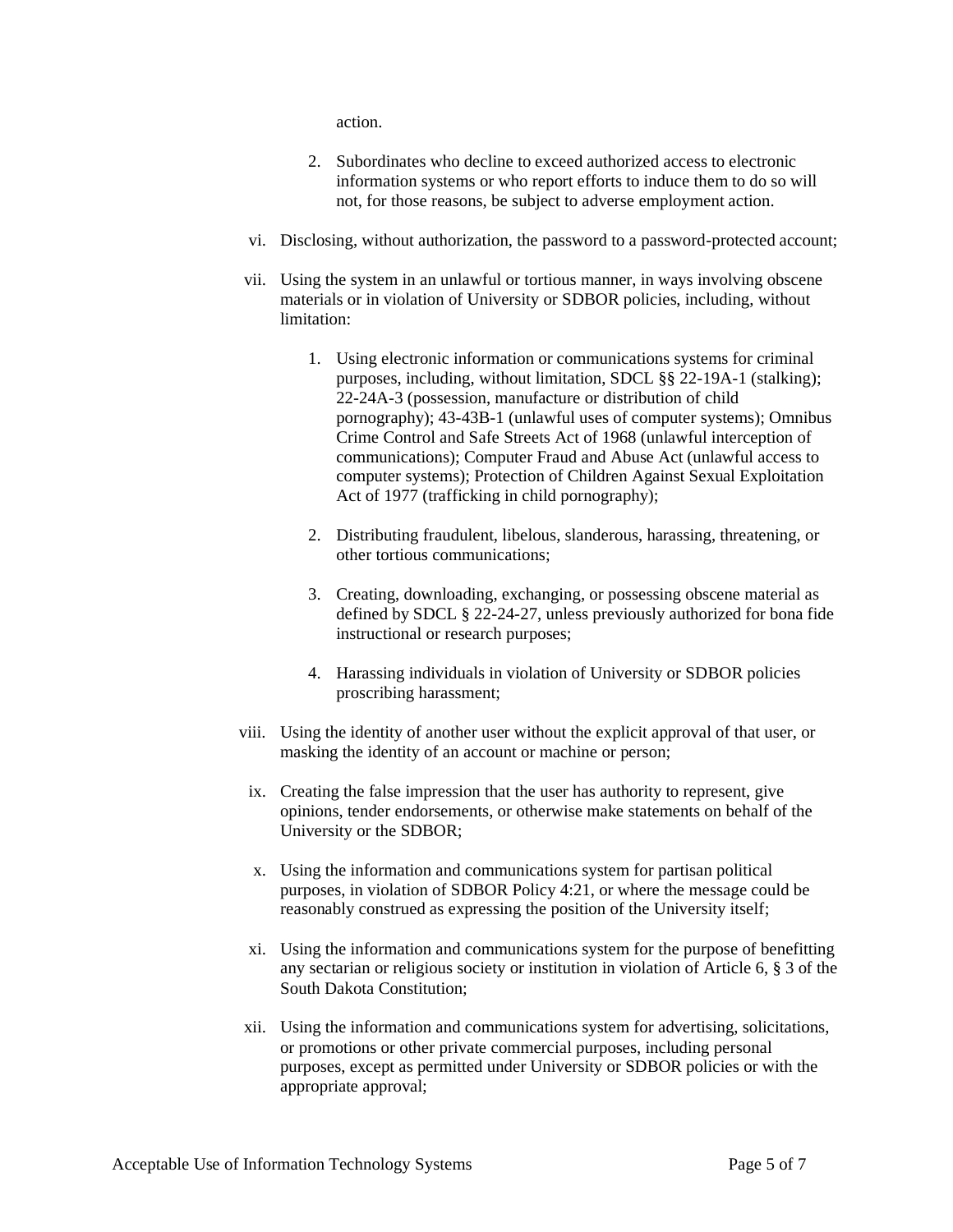- 1. Using email or other communication resources for broadcast or third party commercial advertising of meetings, events, and activities or to make announcements is prohibited. Email can be directed to specific individuals when this information comes from recognized University entities and organizations.
- 2. Broadcast advertising and announcement-making using email or other communication resources is permitted only in instances in which the University President or applicable Vice President considers the information to be critical to supporting the business activities of the University. Failure by individuals to distribute non-critical information in a timely matter via other communication means will not be relayed via broadcast email.
- 3. Advertising for events, meetings, or activities which are not officially sponsored by the University or its recognized groups or organizations is prohibited.
- xiii. Using University created mailing lists without specific prior authorization, which may be granted solely for purposes of communication University messages to recipients.
- xiv. Encryption or any other means taken by users to obfuscate communication not authorized by the University may be construed as purposefully evading this policy.
- j. Authorized users will be subject to discipline or corrective action for violation of this policy, consistent with the rules applicable to their status with the University. Alleged violations of this policy should be directed to the Vice President for Technology & Security, successor, or designee, who is responsible for investigating the allegations and may temporarily suspend access privileges if necessary or appropriate to maintain the integrity of the system or to comply with the system's legal obligations.
	- i. Temporary suspension of access privileges is not a disciplinary action, but it will be deemed to be a grievable matter.
- k. When requested, users will cooperate with the University in the investigation of suspected violations of this policy. Failure to cooperate may result in suspension of access to the systems or disciplinary action.
- l. If the investigation establishes reasonable grounds to believe that a user has violated this policy, the Vice President for Technology & Security, successor, or designee, is responsible for initiating disciplinary proceedings.
	- i. The procedural and appeal rights of users will be based upon rights provided to similarly situated employees or students.
	- ii. To the extent that any University employee or student disciplinary code or procedure is inconsistent with the requirements of this policy, this policy shall control.